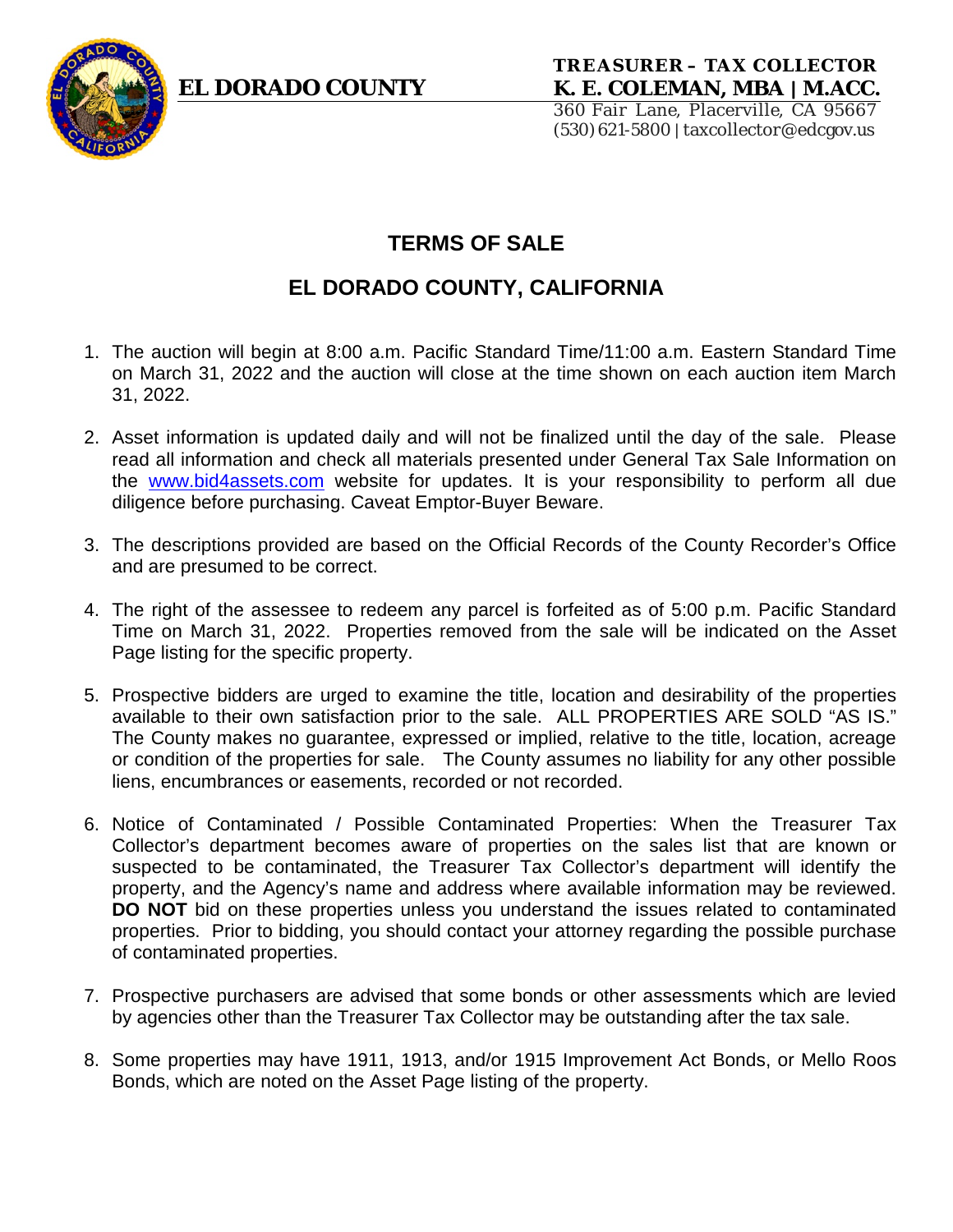



360 Fair Lane, Placerville, CA 95667 (530)621-5800| taxcollector@edcgov.us

- 9. When property is sold at public auction on which the IRS holds a tax lien, the United States has the right of redemption for 120 days from the date of such sale (USC Title 26, §7425 (d) and California R & T code §3712(g)).
- 10.If the successful purchaser desires a survey of the property, it will be at the purchaser's expense. The County makes no warranty, either expressed or implied, relative to the usability, the ground location, or property lines of the properties. The prospective purchaser must determine the exact location, desirability and usefulness of the property.
- 11.The sale of these properties should not, in any way, be equated to real estate sales by licensed salesmen, brokers and realtors. The Treasurer Tax Collector cannot guarantee the condition of the property nor assume any responsibility for conformance to codes, permits or zoning ordinances. You should inspect the property before investing. **The burden is on the purchaser, not the County, to thoroughly research before the sale, any matters relevant to his or her decision to purchase.**
- 12.Your bid is an **irrevocable offer** to purchase the asset.
- 13.Successful bidders will be asked to complete a deed information form showing how they want the title to the property to be held. The deed information form will be provided to the winning bidders and must be completed within 48 hours following the close of the auction. The County Recorder will mail the original deed to the purchaser after recording, usually within six to eight weeks. **This deed conveys all right, title and interest to the property in accordance with the provisions of Revenue and Taxation Code section 3712.**
- 14.A California documentary transfer tax will be added to and collected with the full purchase price. This tax is calculated at the rate of \$.55 for each \$500 or fractional part thereof, if the purchase price exceeds \$100.00.
- 15.The notification of winning bid will include the total purchase price, including documentary transfer tax, with instructions concerning the various payment methods.
- 16.If a bid deposit is required, the amount of the deposit will be identified on each County's store front or on the individual asset description. Bid deposits must be in the form of a wire transfer, ACH, or cashier's check and must be in custody of Bid4Assets no later than 5:00 p.m. Pacific Standard Time on March 24, 2022. Please contact www.Bid4Assets.com directly for instructions and questions pertaining to bid deposits.